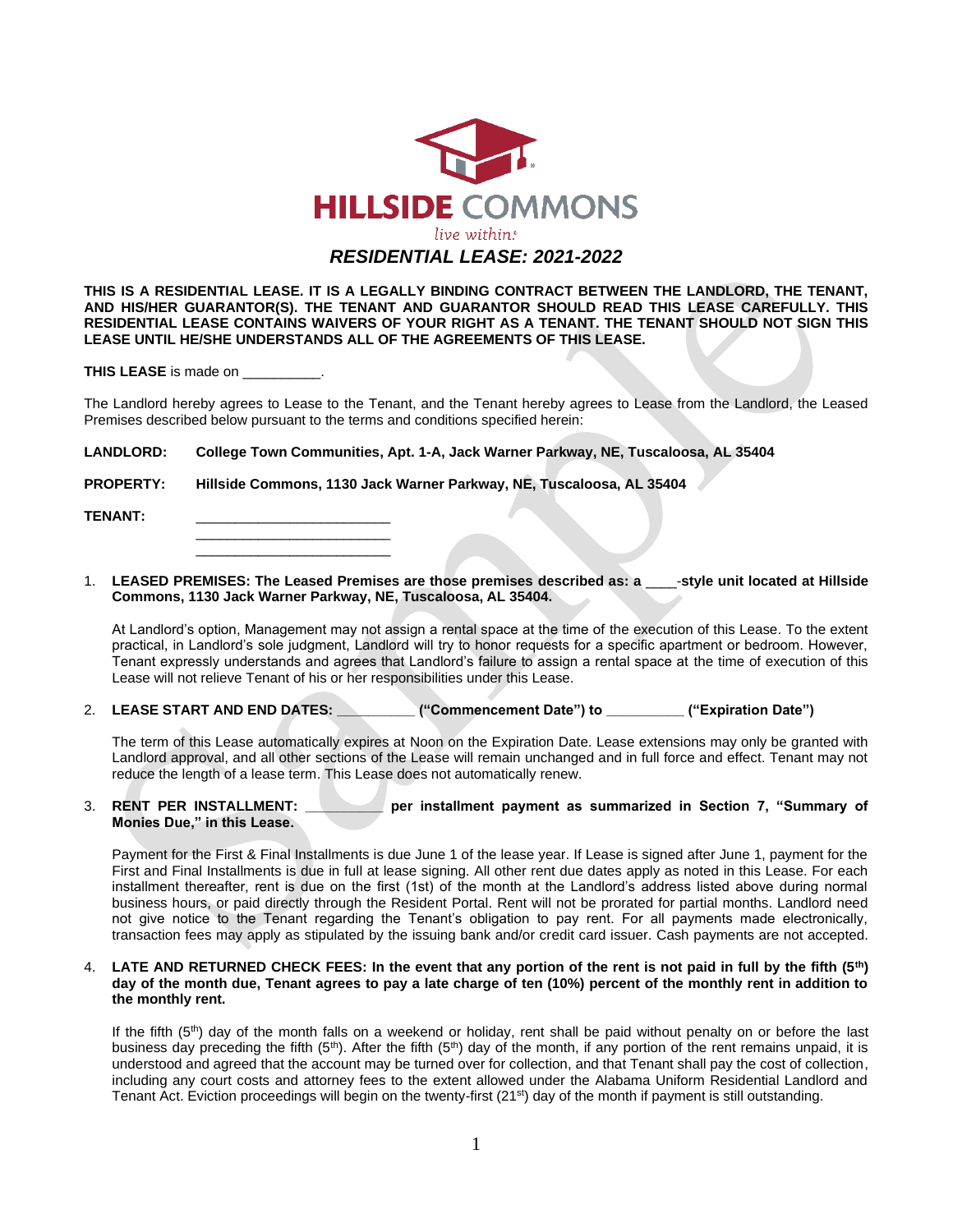**Tenant agrees to pay a fee of \$30.00 for any check that is not honored by the bank.** Landlord reserves the right to require future rent payments to be in the form of money order or certified check. Rent is payable for the entire term of the Lease, regardless of whether Tenant vacates the premises before the ending date for any reason including, but not limited to, withdrawal or transfer from school, loss of job, loss of co-residents, poor health, or financial aid issues. At Landlord's option, Landlord can accept a partial payment of rent, but Landlord does not waive the right to collect and enforce the payment of the remainder.

All fines, utility charges and overages, and fees such as returned check charges, etc. are considered "Rent" and must be paid within ten (10) days of notification. Failure to make full payment in a timely manner may result in additional late fees.

- 5. **SECURITY DEPOSIT: No Security Deposit is due or will be held for this Residential Lease**. Tenant is responsible for any costs related to damages and cleaning charges assessed after surrender of possession. Any such charges will be sent as an itemized statement to Tenant within thirty (30) days of surrender of possession. Payment by Tenant to Landlord for damage and cleaning charges is due within ten (10) business days of receipt of charges.
- 6. **ADMINISTRATIVE FEE: Upon Tenant's execution of this Lease, Tenant must pay to Landlord a \$299.00 nonrefundable Administrative Fee.** The Administrative Fee holds the apartment for Tenant until Tenant takes occupancy of the Leased Premises.
- 7. **SUMMARY OF MONIES DUE:** Tenant acknowledges the following sums must be paid on or before the due date as described below:

| For Leases Ending July 24, 2022                   |               |                      |  |  |
|---------------------------------------------------|---------------|----------------------|--|--|
|                                                   |               |                      |  |  |
| Charge                                            | <b>Amount</b> | <b>Due Date</b>      |  |  |
|                                                   |               |                      |  |  |
| Administrative Fee                                | \$299.00      | Due at lease signing |  |  |
| Installment 1 of 12 and 12 of                     | \$            | June 1, 2021         |  |  |
| 12*, per Section 3 of Lease                       |               |                      |  |  |
| Installment 2 of 12                               | \$            | September 1, 2021    |  |  |
| Installment 3 of 12                               | \$            | October 1, 2021      |  |  |
| Installment 4 of 12                               | \$            | November 1, 2021     |  |  |
| Installment 5 of 12                               | \$            | December 1, 2021     |  |  |
| Installment 6 of 12                               | \$            | January 1, 2022      |  |  |
| Installment 7 of 12                               | \$            | February 1, 2022     |  |  |
| Installment 8 of 12                               | \$            | March 1, 2022        |  |  |
| Installment 9 of 12                               | \$            | April 1, 2022        |  |  |
| Installment 10 of 12                              | \$            | May 1, 2022          |  |  |
| Installment 11 of 12                              |               | June 1, 2022         |  |  |
| *Installment 12 of 12 paid in advance of move-in. |               |                      |  |  |

8. **UTILITIES/SERVICES: In addition to promises made elsewhere in this Lease, Tenant and Landlord agree to assume responsibility for the following as indicated below:**

|    |                               | <b>LANDLORD WILL PAY</b> | <b>TENANT WILL PAY</b> |
|----|-------------------------------|--------------------------|------------------------|
| a) | Sewer                         |                          |                        |
|    | b) Trash / Refuse / Recycling |                          |                        |
|    | c) Snow Removal               |                          |                        |
|    | d) Lawn Care / Landscaping    |                          |                        |
| e) | Cable / Internet              |                          |                        |
| f) | Water**                       |                          |                        |
| g) | Electric**                    |                          |                        |

\*\*Water and electric will stay in Landlord's name, but will be rebilled to Tenant upon receipt of bills. An additional \$5.00 per bill will be charged to Tenant for processing.

All utilities and utility overages are considered "Rent" and must be paid within ten (10) days of notification. Failure to make full payment in a timely manner may result in additional late fees.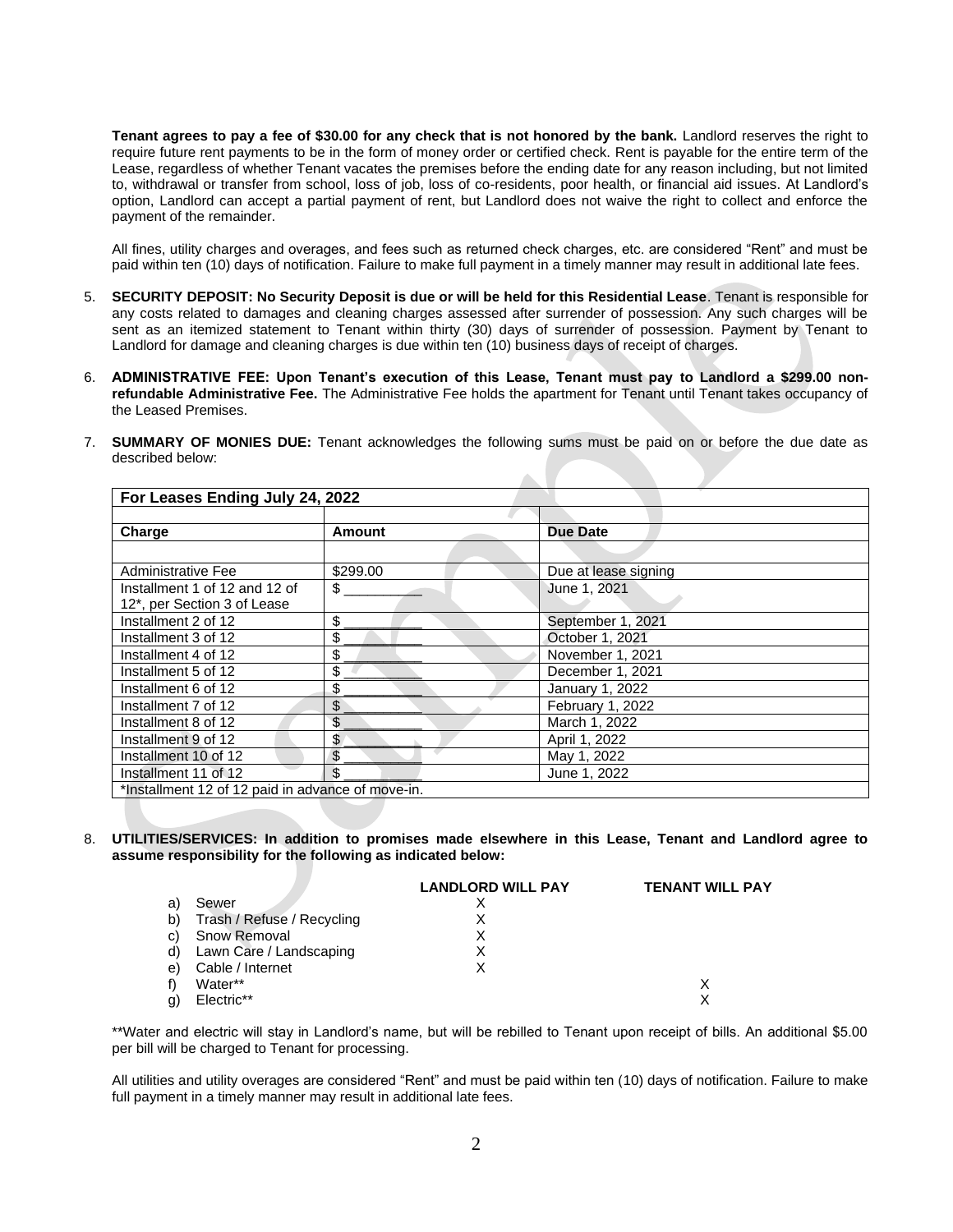Management will have the sole discretion to select utility providers, except where prohibited by law. These utilities are expected to be within a normal range, and the Tenant is expected to live responsibly and monitor all utility use. The Tenant is responsible for excessive charges, if experienced, for each utility. The Tenant will be charged for removal of such items as couches, chairs, and mattresses, the removal of which need to be scheduled with the local municipality. Such charges will be considered additional rent. Landlord is not liable for any losses or damages Tenant incurs as a result of outages, interruptions, or fluctuations in utilities provided to Tenant's apartment unless such loss or damage was the direct result of gross negligence of Management or its employees. It is the Tenant's responsibility to contact Management immediately about any strange noises or smells associated with plumbing, heating, or electrical systems.

Landlord reserves the right to turn off temporarily any utility or other services to the Leased Premises in order to make repairs or perform maintenance. All utilities are expected to be within a normal range, and the Tenant is expected to live responsibly and monitor all utility use. The Tenant is responsible for excessive charges, if experienced, for each utility included in this Residential Lease. The Tenant will be charged for the following, and payment should be included in the next month's rent: sewer in excess of \$40 per month and refuse charges for bulk item removal, which needs to be scheduled with Management. Such payments will be considered additional rent. Landlord is not liable for any losses or damages Tenant incurs as a result of outages, interruptions, or fluctuations in utilities provided to Tenant's apartment unless such loss or damage was the direct result of gross negligence of Management or its employees. It is the Tenant's responsibility to contact Management immediately about any strange noises or smells associated with plumbing, heating, or electrical systems.

9. **RENTER'S INSURANCE:** In order to protect Tenant, Tenant's belongings and Tenant's liability for other Tenants' belongings, Renter's Insurance is **mandatory** for all Tenants of properties managed by College Town Communities. Renter's Insurance must be active for the entire term of the Lease. Tenant has two options for purchasing insurance. 1.) Tenant can purchase Renter's Insurance directly through the College Town Communities approved carrier as part of the application process within the Applicant or Resident Portal. Or, 2.) Tenant can secure his/her own Renter's Insurance through a qualified agent. Landlord or any employee of Landlord is not an insurance agent. Tenant should only consult a qualified insurance agent for information about any policy purchased.

Policy requirements: Personal property: \$20,000 minimum

Personal liability: \$100,000 minimum Medical payment to others: \$1000 minimum Deductible: \$500 minimum

A copy of the policy's Declarations Page or a Certificate of Insurance must be provided to Landlord prior to Tenant taking possession of Leased Premises. This Declaration Page or Certificate of Insurance must list College Town Communities and/or the name of Tenant's apartment community as an additional interest. Policy information must be updated online in the Tenant's Applicant or Resident Portal account prior to move-in.

Further, Tenant hereby authorizes Landlord, at its sole discretion, to obtain \$100,000 in liability (includes \$20,000 personal property protection) coverage through a provider of the Landlord's choosing on Tenant's behalf, if for any reason and at any time, Tenant fails to maintain an active renter's insurance policy. Tenant will be provided with a copy of the Declarations Page or Certificate of Insurance from that forced policy. Tenant will be required to pay the monthly premiums for the coverage as additional monthly rent under the terms set forth in Section 3, "Rent," of this Lease. These forced, mandatory monthly premium charges will continue until the end of the Lease Term. A one-time administrative fee of \$50 will be charged to Tenant for processing of the forced Renter's Insurance policy.

If Tenant chooses to renew or extend this Lease, Renter's Insurance must be active for the entire period during which Tenant lives in the Leased Premises and/or Tenant's property is stored in the Leased Premises.

10. **UNIT INSPECTIONS:** It is the responsibility of Tenant to conduct a thorough walkthrough of the Leased Premises at move-in and to note on the Move-in Review provided by Landlord any imperfection, damage, or maintenance issue. The Move-In Review must be submitted in person to Landlord within 48 hours of receiving the key. Photographs accompanying the Move-In Review must be clearly marked and labeled paper copies. Emailed files indicating flaws/damage are not permitted. Failure of Tenant to provide the Move-In Review will indicate that Tenant has accepted the Leased Premises in its current condition and that the Leased Premises is in good, habitable, and acceptable condition as of the date of occupancy.

Landlord will give at least two days' written notice to conduct two periodic inspections throughout the year to assess the condition of Tenant's apartment. Damage to Tenant's bedroom and its furnishings are Tenant's sole responsibility; damage to the common areas and its furnishings and appliances are the joint and several responsibility of all Tenants of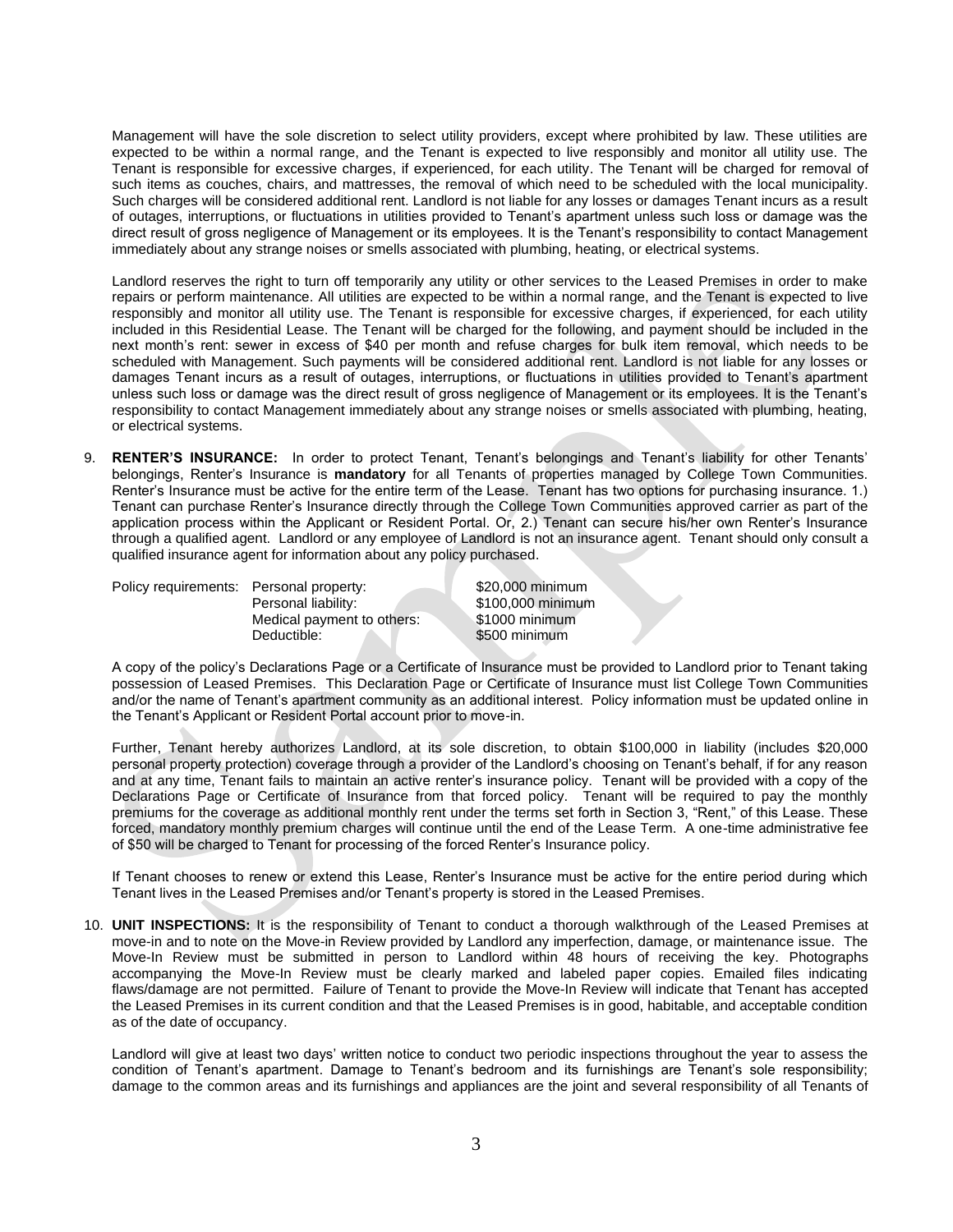the Apartment. If Tenant is not proactive in contacting Management about known damage for any reason, Tenant can be associated with charges relating to that damage.

- 11. **SURRENDER OF POSSESSION:** Possession of the Leased premises is deemed to be delivered to Landlord when the move-out date has passed and no one is living in the Leased apartment/bedroom. Upon move-out, Tenant must:
	- a. Ensure that the apartment, including all appliances, fixtures, and furnishings, is cleaned to the satisfaction of Landlord;
	- b. Ensure that all debris, rubbish, and garbage have been removed and placed in appropriate outdoor receptacles;
	- c. Return all keys and parking decals;
	- d. Provide Landlord, in writing, with a current and legible forwarding address;
	- e. Ascertain that Tenant is not in default or breach of this Lease.

When all of these conditions have been met to the satisfaction of the Landlord, Landlord will inspect the Leased Premises. Should there be an outstanding balance remaining after surrender of possession, any costs for cleaning and/or labor and materials for repairs beyond normal wear and tear along with outstanding late charges, fines, utility overages, and/or delinquent/additional rent will be sent as an invoice to the Tenant at the forwarding address provided by Tenant within 35 days of surrender of possession. If Tenant has agreed in writing at move-in that all financial correspondence be conducted electronically, Landlord will email to the address on file notice of the Landlord's intention to collect unpaid charges. Payment for cleaning, repair, and other outstanding charges is due from Tenant to Landlord within ten (10) days of receipt of invoice.

- 12. **DEFAULT/ABANDONMENT:** Tenant cannot cancel a fully-executed Lease. If Tenant defaults in payment of rent or any other term or condition of this Lease, Landlord may give Tenant written notice to cure such default. If Tenant fails to cure such default within ten (10) days of receiving notice, Landlord may elect to terminate the Lease, re-enter the Leased Premises and remove the Tenant and all other occupants and their possessions. Any costs incurred by the Landlord in enforcing these rights shall be deemed additional rent. If Landlord pursues eviction, processes and procedures followed will be in accordance with those set forth by the local Magisterial District Court.
- 13. **ACCELERATION:** In the event of a default by Tenant under this Lease, Landlord may declare the entire balance of all Rent and all other sums, including any fees herein agreed to be paid by Tenants during the Lease term to be due and payable at once, the same as if such payments were due in advance upon the commencement of the Lease Term.
- 14. **FAILURE TO TAKE POSSESSION BEFORE LEASE COMMENCEMENT DATE:** If Tenant fails to take possession of the Leased Premises at any time between the date of lease execution up to and including the date the lease term is to begin, Tenant will forfeit any monies paid and will remain responsible for the entire amount of this Lease until a qualified replacement tenant is found. If a fully qualified replacement is found prior to the lease start date and that replacement and his guarantor have passed screening, have a fully executed lease, and have made all required payments due at move-in, Tenant will be charged an Early Termination Fee (and not as a penalty) equivalent to two monthly rent installments and the \$299.00 administrative fee (if not already paid) as express consideration for the right to end this Lease early and as liquidated damages intended to offset administrative cost, and other reasonably anticipated damages incurred by Landlord as a result thereof (the parties further expressly agreeing that such amount is mutually bargained for and reasonable under the circumstance because Landlord's damages are difficult to estimate). Lease will not be terminated until the Early Termination Fee is paid in full.
- 15. **ABANDONMENT OF LEASED PREMISES DURING THE LEASE TERM:** If Tenant abandons or vacates Leased Premises during the term of this Lease, Landlord may elect to re-enter the premises, without liability for prosecution or owing damages to Tenant, and, at Landlord's option, re-let the Leased Premises. If Landlord elects not to re-let the Leased Premises, Tenant shall be liable for the remainder of the rent due under the Lease until its expiration. If Landlord re-lets the Leased Premises but is unable to re-let the Leased Premises for as much rent as would have been paid by Tenant during period between Tenant's abandonment and the end of the Term, Tenant shall be liable to the Landlord for the difference. Landlord may also dispose of any property left by the Tenant after abandonment without liability and apply the proceeds to reduce such difference.

If Tenant abandons or vacates the Leased Premises for any reason during the term of the Lease but finds a fully qualified replacement and that replacement and their guarantor have passed screening, have a fully executed lease, and have made all required payments due at move-in, Tenant will be charged an Early Termination Fee (and not as a penalty) equivalent to one rent installment payment, per their current Lease rate as express consideration for the right to end this Lease early and as liquidated damages intended to offset administrative cost, and other reasonably anticipated damages incurred by Landlord as a result thereof (the parties further expressly agreeing that such amount is mutually bargained for and reasonable under the circumstance because Landlord's damages are difficult to estimate). Lease will not be terminated until the Early Termination Fee is paid in full. An inspection will be completed as soon as it becomes apparent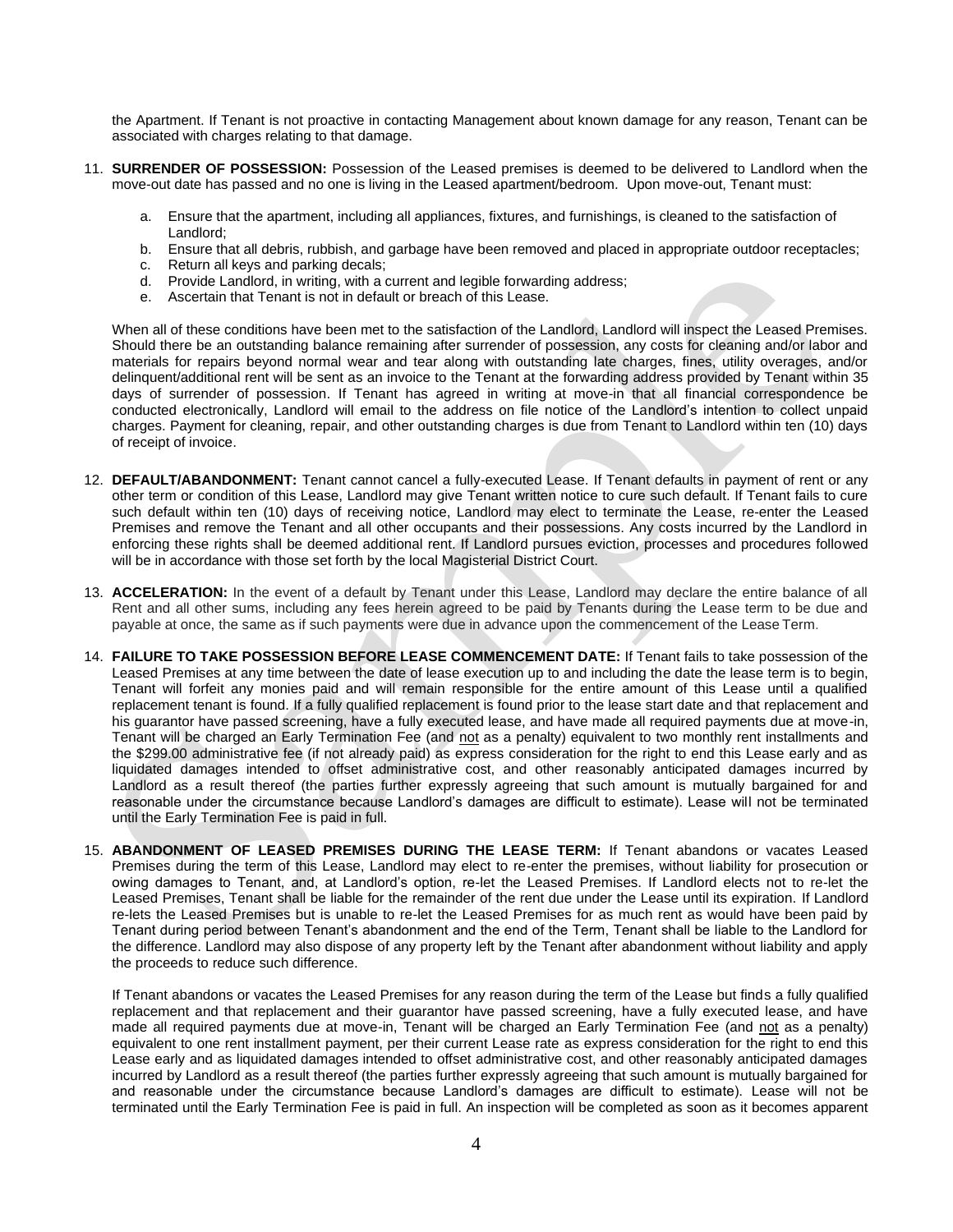that the leased premises have been vacated. Any damages to the premises that are the result of gross negligence will also be charged to the Tenant, and Tenant will be notified of the claim to impose such charges in accordance with Section 4 of the Lease.

If Tenant abandons or vacates the Leased Premises for any reason during the term of the Lease and fails to find a fully qualified replacement but Management succeeds in finding said replacement, Tenant will be charged an Early Termination Fee (and not as a penalty) equivalent to two rent installment payments, per their current Lease rate as express consideration for the right to end this Lease early and as liquidated damages intended to offset administrative cost, and other reasonably anticipated damages incurred by Landlord as a result thereof (the parties further expressly agreeing that such amount is mutually bargained for and reasonable under the circumstance because Landlord's damages are difficult to estimate). Lease will not be terminated until the Early Termination Fee is paid in full. An inspection will be completed as soon as it becomes apparent that the leased premises have been vacated. Any damages to the premises that are the result of gross negligence will also be charged to the Tenant, and Tenant will be notified of the claim to impose such charges in accordance with Section 4 of the Lease.

If a current Tenant(s) intentionally and/or maliciously interferes with the placement of another occupant in their unit and/or ignores Landlord's request to perform, Tenant(s) will be financially responsible for all rental monies associated with this interference.

If Tenant occupies the Leased Premises beyond the ending date of the Lease agreement, a charge of \$150 per day will be levied against the Tenant for each day beyond the ending date.

- 16. **ON-SITE TRANSFER OF BEDROOMS OR UNITS**: During the Lease term, any Tenant who wishes to transfer to a different bedroom or unit from the one originally assigned by Management must get written approval from Landlord prior to the move. Upon Landlord's approval of the transfer and the signing of a Transfer Addendum by Tenant and Management, a transfer fee of \$250 will be charged to the Tenant being transferred. Any deliberate, unapproved Tenant transfers will be subject to a transfer fee of \$500 per Tenant.
- 17. **SMOKING**: **ALL College Town Communities buildings are NON-SMOKING environments, which includes smoking of ANY kind – cigarettes, hookah pipes, incense, e-cigarettes, vaporizers, etc. If Management detects a smoke odor of any kind or witnesses smoking-related activities in Tenant's apartment, a \$100 fine per tenant will be imposed. The fine may be repeated for future occurrences.** Monthly inspections can continue and additional monthly fines can be levied if odors persist.
- 18. **OCCUPANTS:** The Leased Premises shall be occupied by the Tenant(s) listed on Page 1 of this Residential Lease. Management reserves the right to place other occupants within the unit based on bedroom count. Landlord makes no representation or warranties as to the compatibility or conduct of any roommates placed in the Leased Premises. In no event is Landlord liable for any damages, whether direct or indirect, arising out of, or relating to the conduct of any of Tenant's roommates or guests. The authorized occupants may only use the Leased Premises for residential purposes and may not use the premises for commercial or business purposes. Tenants of multi-bedroom apartments which are not fully occupied are not to utilize in any way the other bedrooms or private baths. Use of unoccupied spaces not paid by Tenant or Tenant's guest(s) will result in **a fine of \$50 per day not to exceed an amount equivalent to one month's rent to be assessed to all occupants of the unit, and the unauthorized guest will be given 24 hours to move out.**
- 19. **GUESTS:** A "guest" is defined as any person allowed entry to the Leased Premises but who is not contractually assigned to the specific apartment he/she is visiting. Guests are permitted with the following restrictions: guests must be accompanied by the Tenant at all times inside the Leased Premises; the guest's presence may not interfere with the rights of a roommate(s); overnight stays for one guest are limited to three (3) days at a time or no more than six (6) days in any consecutive thirty (30) day period. An "overnight stay" is defined as any stay within the hours of 11:00pm and 8:00am. The Tenant is responsible for the actions of their guest(s) in the Leased Premises at all times.

NO parents, older family members, or individuals younger than eighteen (18) years of age can stay overnight in the facility at any time. The Leased Premises may NOT be used by anyone not listed on the Lease Agreement. It is the obligation of all residents within the Leased Premises to make Management aware of anyone in violation of this guest policy. **Should Management determine that unauthorized guests have been living in the Leased Premises, a fine of \$50 per day not to exceed an amount equivalent to one month's rent may be assessed to all occupants of the unit, and the unauthorized guest will be given 24 hours to move out.** If a situation involving a guest is brought to the attention of Management or complaints arise for any reason about an unaccompanied guest or a guest visiting too often, Management may move toward placing a No Trespass order against said guest and eviction proceedings may begin for the Tenant.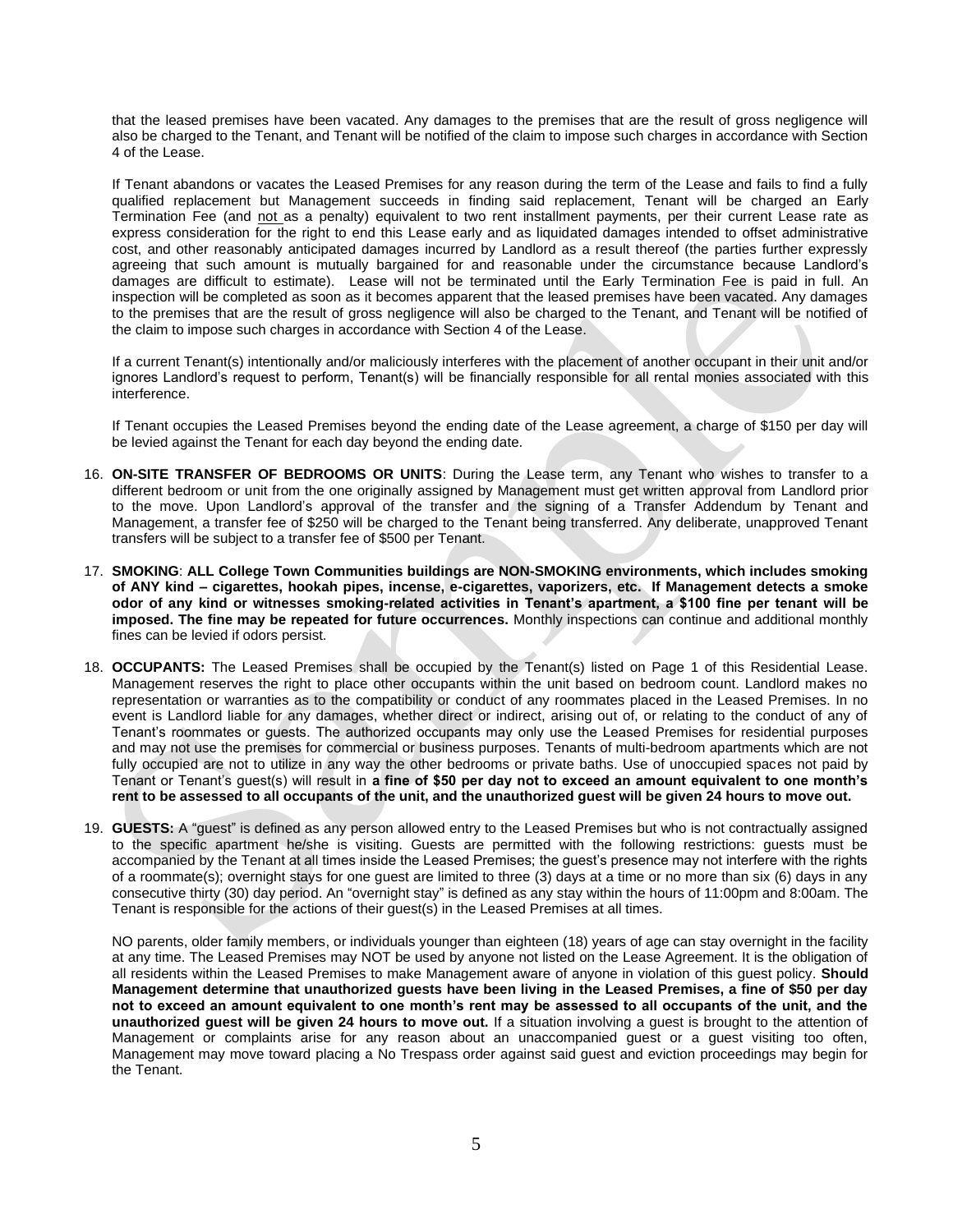- 20. **REPAIRS:** Tenant must take good care of the Leased Premises and all equipment and fixtures contained therein. Tenant is responsible and liable for all repairs, replacements and damages caused by or required as a result of any acts or neglect of Tenant, occupants, invitees, or guests. Landlord will make all repairs and add the expenses to the rent. Any requests for repairs must be made through submission of a Work Order through the Resident Portal.
- 21. **PARTIAL OR TOTAL DESTRUCTION OF LEASED PREMISES:** If the Leased Premises are partially damaged or completely destroyed by a *force majeure*, or act of God, such as hurricane, flood, earthquake, etc. or other occurrence that is not caused by the Tenant's negligence or willful act (or the negligence of Tenant's family, agent or guest), Landlord may elect to: (1) repair or rebuild the Leased Premises during the period of untenantability and abate the rent proportionally for this period; or (2) not repair or rebuild the Leased Premises, terminate the Lease and prorate the rent up to the time of the damage. Landlord is not responsible for providing housing during the period of untenantability. Landlord is not liable to Tenant for any personal injury or damage or loss of personal property from any *force majeure*, e.g., fire, rain, flood, hail, ice, snow, lightening, wind, or other destructive and/or unforeseen circumstance, e.g., water leaks, minor fire, theft, vandalism, or surges or interruptions in utilities, except to the extent that such injury or damage was the direct result of gross negligence of Management or its employees.
- 22. **ALTERATIONS:** Tenant must not alter or install any paneling, flooring, partitions, or railings, or make any other alterations. Tenant may not paint. Tenant must not alter the plumbing, ventilation, air conditioning, heating, or electric systems, or any other part of the building whatsoever. Any alterations illegally made will be fully chargeable to the Tenant, and will be required to be brought back to original condition at Tenant's sole expense.

Tenant must use only thumb tacks or push pins to hang posters and only picture frame hangers to hang pictures. TENANT MAY NOT USE ANY LARGE OR LONG NAILS OR SCREWS. There are many mechanical utilities in the walls that should not be damaged. Tenant may not use sticky adhesives including adhesive hooks to hang anything on walls or doors. **Wall decals of any kind are also prohibited**.

Under NO circumstances may any furniture, appliances, or fixtures provided by College Town Communities leave the leased apartment, even for a short period of time. **All furniture, appliances, and fixtures MUST remain in place inside Tenant's apartment. Within the apartment, the television, television stand and accompanying equipment provided by College Town Communities shall not be moved. If Tenant's apartment is furnished, no personal furniture can be moved into the unit without written approval by Landlord.** 

23. **MAINTENANCE OF THE LEASED PREMISES:** Tenant shall, at Tenant's expense, maintain the premises in a clean and sanitary condition at all times. If during the periodic inspections, or at any other time, the Landlord feels it necessary for an apartment to be cleaned because of continued neglect, the Landlord may, at the Tenant's expense, schedule a professional cleaning crew to clean the apartment. Tenant is responsible for the condition of the premises and ensuring that how the premises is used does not affect the condition of the Leased premises and/or any surrounding units in the building (i.e., smells or odors from cooking or loud noises from music, TVs, games, etc.).

In the event that one or more current tenants in a unit choose to renew their lease and stay for an additional lease term(s). that tenant(s) agrees to assist management in preparing that unit for new tenants. Tenant will be provided with requirements which will include, but may not be limited to, clearing all common areas (kitchens, bathrooms, living rooms, laundry rooms, etc.) of personal and/or excessive debris, cooking equipment, toiletries, posters, etc. Further, renewing tenants that live in a unit year-round will keep the unit in an unquestionably clean and sanitary condition so that incoming tenants coming into an occupied apartment experience the same quality product as an incoming tenant moving into an empty apartment. If renewing Tenant fails to perform these tasks in an acceptable manner, Management will employ a professional cleaning crew to clean the Leased Premises at Tenant's expense.

College Town Communities contracts annually to employ a professional third-party pest control company. Per that contract, all Leased Premises are serviced and monitored several times a year to preserve a pest-free environment. Landlord will assume responsibility for pests within the first fourteen (14) days of the Lease Term. Within these first fourteen (14) days, Tenant must notify Landlord in writing if Tenant believes there are any pests in the Premises at that time. Failure to notify the Landlord of any pest infestation within the first fourteen (14) days constitutes an acknowledgement by Tenant that the Premises are pest free at the time of occupancy. After such time, it is deemed that the Tenant's living conditions were the cause of any such infestation.

Tenant agrees to prevent and control possible infestation by adhering to the following list of responsibilities. ALL furniture, mattresses and personal property MUST be pest-free at move-in. If Tenant stays in a hotel, public facility or other residence prior to move-in OR at any time during Tenant's occupancy of Leased Premises, Tenant agrees to inspect clothing, luggage, shoes, etc. to ensure that Tenant's possessions have not been infested by "hitchhiking pests/bed bugs." Tenant shall report any pest infestation problems immediately to Management.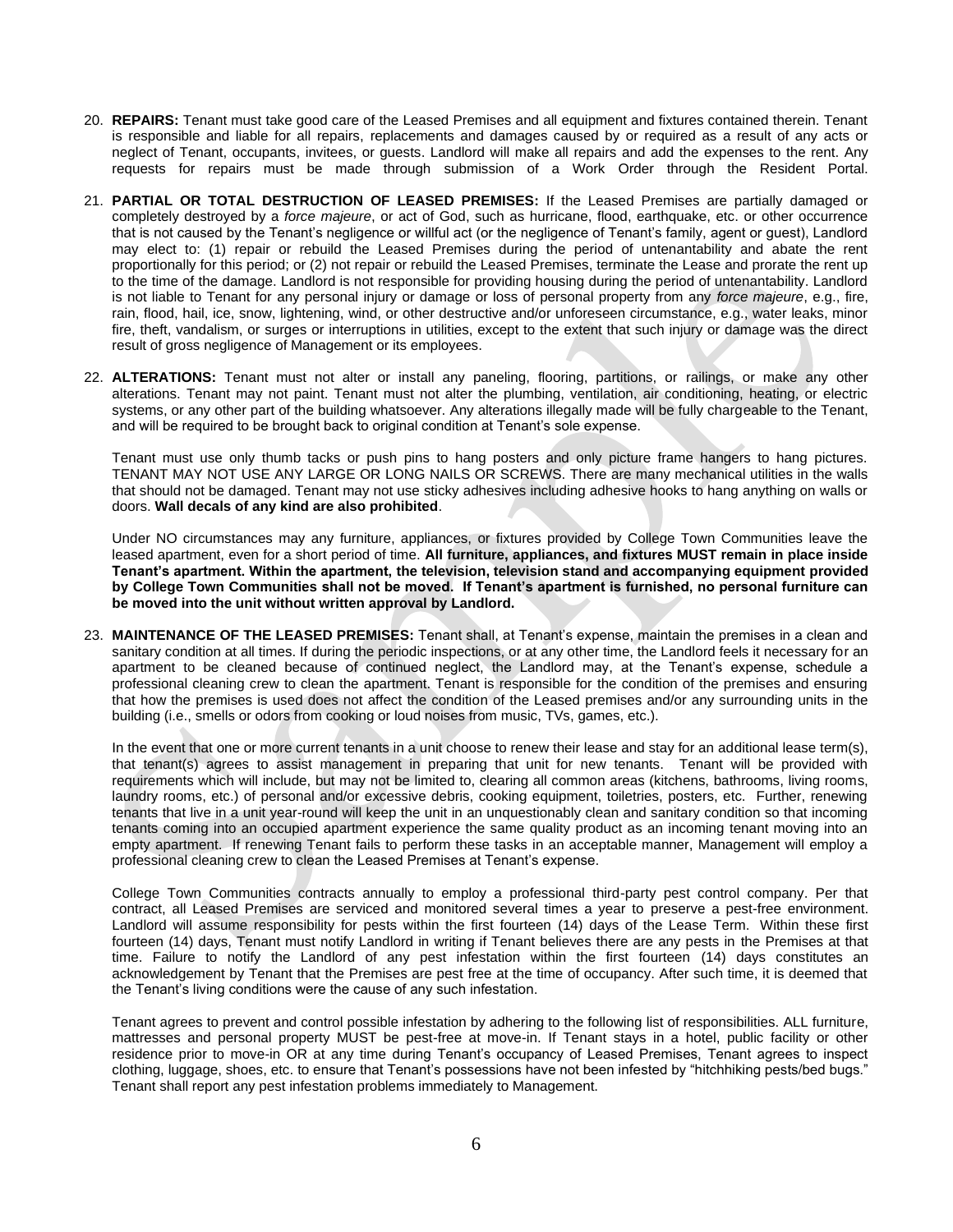Tenant shall cooperate with pest control efforts. If Tenant's apartment or a neighbor's apartment shows signs of pest activity, a pest management professional may be called to eradicate the problem. Tenant's Leased Premises must be properly prepared for treatment, including but not limited to allowing any inspector right of entry, moving personal property to allow access to all areas of the Leased Premises, and laundering or otherwise caring for personal property in the Premises before, during, and after treatment of the Premises. Tenant must comply with all recommendations and requests from the pest management specialist prior to treatment. Tenant agrees to reimburse Landlord for expenses including but not limited to pest management fees that Landlord may incur as a result of pest infestation in the Leased Premises that occur after the first fourteen (14) days of occupancy. Tenant agrees to hold Landlord harmless from any actions, claims, losses, damages and expenses that may occur as a result of such a pest infestation. It is acknowledged that Landlord shall not be responsible for any loss of personal property to Tenant as a result of an infestation of pests. It is required that Tenant purchase Renter's Insurance to cover such losses, should they occur.

24. **SMOKE ALARMS AND FIRE PREVENTION SYSTEMS:** The safety and security of Tenant are of the utmost importance to Landlord. **There will be a \$500 fine per incident for any tampering with a smoke detector (i.e., removing batteries, removing device, covering the device with plastic, etc.), unnecessarily discharging a fire extinguisher, pulling emergency fire alarms in non-emergency situations, pushing the emergency call button in an elevator in non-emergency situations, and/or tampering with any sprinkler head. The person found in violation of these acts or anyone found to be an accessory to said act, including the Tenant(s) who provided access to the perpetrator if the perpetrator is not a tenant of College Town Communities, will be held fully responsible**.

After moving in, Tenant is responsible for keeping the smoke detectors in working order. Tenant agrees that it is Tenant's duty to test the smoke detectors on a monthly basis. Tenant further agrees to notify the Landlord immediately through a Work Order of any problem, defect, malfunction, or failure of the smoke detector(s) and to notify the Landlord through said Work Order of the need to install, inspect, or repair the smoke detector(s). Upon receipt of Work Order, Landlord agrees to repair the smoke detector within seven (7) days, assuming availability of labor and materials. Landlord can require Tenant to pay in advance all costs relating to the replacement or repair of a security device, if due to Tenant misuse or damage.

Tenant may not remove, disconnect or intentionally damage a smoke detector or remove the battery without immediately replacing it with a working one. If Tenant does not comply with this requirement, he may be subject to damages, civil penalties and attorney's fees under State law.

Tenant must follow all fire safety guidelines outlined in this Lease. If said guidelines are not followed and multiple false fire alarms are reported within our system for any one apartment, the following steps will be taken: For the first two false alarms, Tenant will receive a warning and information on how to prevent future false alarms. For the third and all subsequent false alarms, Tenant will be fined \$200.00 per false alarm, whether it is triggered by smoking, unattended cooking, cooking in a dirty oven or cooktop, or any other prohibited and/or dangerous practice. If there are multiple false alarms, the cause of which is determined to be dirty burner pans and/or cooking surfaces, Management will employ a professional cleaning crew to clean the stove at the Tenant(s)'s expense.

Landlord is not liable to Tenant for any personal injury or damage or loss of personal property from fire, smoke, rain, flood, water leaks, hail, ice, snow, lightening, wind, explosion, theft, vandalism, or surges or interruption in utilities, except to the extent that such injury, damage or loss is caused by Landlord's gross negligence. It is mandatory that Tenant purchases renters' insurance to cover his possessions. Landlord has no duty to remove ice, sleet, or snow, but may do so in whole or part, with or without notice to Tenant.

- 25. **ASSIGNMENT/SUBLETTING RESTRICTIONS:** Tenant may not assign this agreement, allow temporary residency of the Leased Premises, or sublet the Leased Premises without prior written consent and approval by Landlord. Any assignment, sublease or other purported license to use the Leased Premises by Tenant without such consent shall be void and shall (at Landlord's option) terminate this Lease, and the maximum fine permitted by law will be assessed.
- 26. **LANDLORD'S RIGHT TO ENTER:** Landlord will provide at least two days' notice to Tenant prior to Landlord entry pursuant to Alabama Code § 35-9A-303(d) though Landlord may enter in less than two days with Tenant's consent. Consent is not required in the event of an emergency, pursuant to court order, when the premises are believed to be abandoned, etc.
- 27. **ANIMALS/PETS:** With strict and binding limitations, animals/pets are allowed within the Leased Premises. However, signing this Residential Lease does NOT allow Tenant to have an animal/pet in the Leased Premises. If Tenant chooses to have an animal/pet in the Leased Premises, Tenant MUST sign an "Addendum for Owning a Pet in Leased Premises" and have it approved and countersigned by Landlord. Per the Addendum, all necessary paperwork must be submitted and signed, including proof of vaccination/shots and registration of the pet, **and all fees, including the required pet deposit, must be paid before any animal/pet may reside in the Leased Premises. (A monthly pet rent is also required.)** All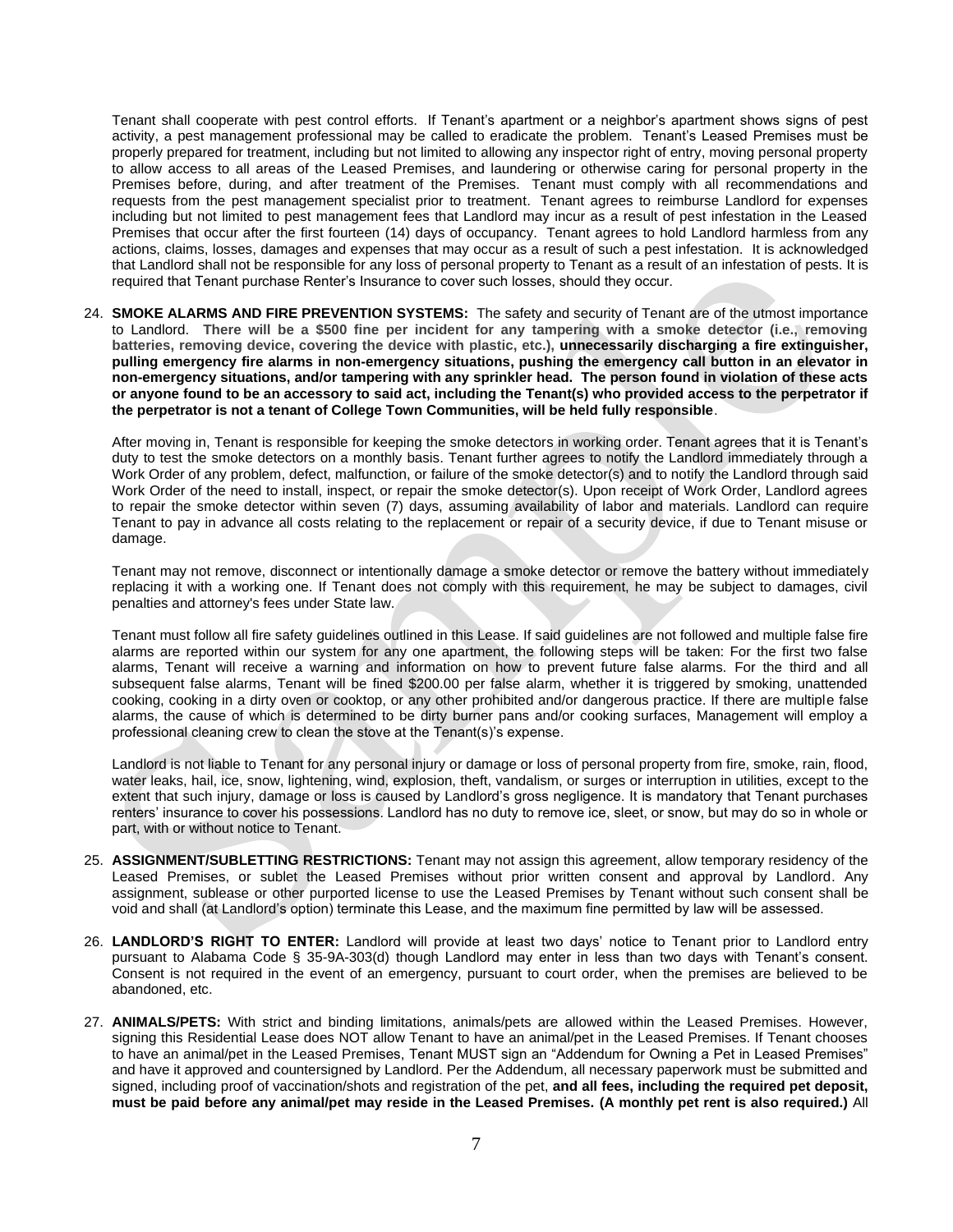roommates must agree in writing that an animal/pet is allowed in the Leased Premises. If any roommate disagrees, the request to own an animal/pet will be denied. A maximum of two animals/pets per apartment unit is allowed.

Any Tenant found housing an animal/pet in the Leased Premises without a signed and Landlord-approved "Addendum for Owning a Pet in Leased Premises" will be **fined a rate of \$50 per day.** This includes animals that are said to be "visiting." Fines will continue until the animal/pet has been removed from the Premises OR has a signed and Landlordapproved "Addendum for Owning a Pet in Leased Premises."

**Emotional Support Animals:** Landlord will consider a reasonable accommodation regarding all Emotional Support Animal (hereinafter "ESA") requests that follow these guidelines:

Tenant must produce documentation of the disability and disability-related need for the animal only if the disability or disability-related need is not readily apparent or known to Landlord. If the need is not readily apparent or known to Landlord, Tenant must provide, in writing, the following criteria under Landlord's right to request documentation in order to allow an ESA to be present in this dwelling unit:

- A current note, with signature, describing Tenant's disability-related need for the support animal from Tenant's primary care doctor or a medically licensed psychiatrist or psychologist who has direct knowledge of Tenant's disability or disability-related need for the support animal;
- The animal's emotional support license;
- The animal's veterinary records to show that all legal shots are up to date;
- The type of animal and its breed and weight;
- State registration license (for dogs);
- A Roommate Consent for Animal form (provided by Landlord) signed by all of Tenant's roommates. If any roommate refuses or is unable to sign the Roommate Consent for Animal Addendum, Landlord will continue in his effort to offer a reasonable accommodation for Tenant's need by offering Tenant the option to move to another available unit, if a unit is available to do so. If the request for an ESA takes place before Tenant takes possession of Leased Premises, Landlord will work with potential future residents who are willing and able to live with an animal to find the best possible accommodation for the requesting Tenant.

Tenant commits the offense of misrepresentation of entitlement to an assistance animal or service animal if:

- Tenant intentionally misrepresents to another that Tenant has a disability or disability-related need for the use of an assistance animal or service animal in housing;
- Tenant makes materially false statements for the purpose of obtaining documentation for the use of an assistance animal or service animal in housing;
- Tenant creates a document misrepresenting an animal as an assistance animal or service animal for use in housing;
- Tenant provides a document to another falsely stating that an animal is an assistance animal or service animal for use in housing;
- Tenant fits an animal that is not an assistance animal or service animal with a harness, collar, vest or sign that the animal is an assistance animal or service animal for use in housing.

Landlord will fully prosecute any case of misrepresentation to the fullest extent of Alabama state law.

A maximum of two ESAs/pets is allowed per apartment. Should more than two requests for ESAs/pets be received per unit, Landlord will assess the requests in the order that they are received and will work with the remaining tenants to find the best possible accommodations for those tenants.

- 28. **LAWS AND REGULATIONS:** Tenant must, at Tenant's expense, comply with all laws, regulations, ordinances and requirements of all municipal, state and federal authorities that are effective during the term of the Lease agreement, pertaining to the use of the premises. Tenant must not do anything that increases the Landlord's insurance premium.
- 29. **LEGAL FEES:** If Landlord is successful in a legal action or proceeding between Landlord and Tenant relating to the nonpayment of rent or recovery of possession of the Leased Premises, Landlord may, to the extent legally available, recover reasonable legal fees and costs from the Tenant, and such fees and costs recovered shall be deemed additional rent.
- 30. **QUIET ENJOYMENT:** If Tenant promptly pays rent and obeys all of the terms of this Lease, the Tenant may remain in and use the Leased Premises without interference by Landlord. Enjoyment of the premises is predicated on the fact that there will be no noise pollution caused by such activities that would affect Tenant's neighbors. University officials and parents of Tenants will be notified, in writing, if multiple reports of noise pollution are filed against Tenant's apartment to Management. Should noise violations continue, Tenant will be fined a rate of \$50 per violation, in addition to any other local authority fines/violation costs.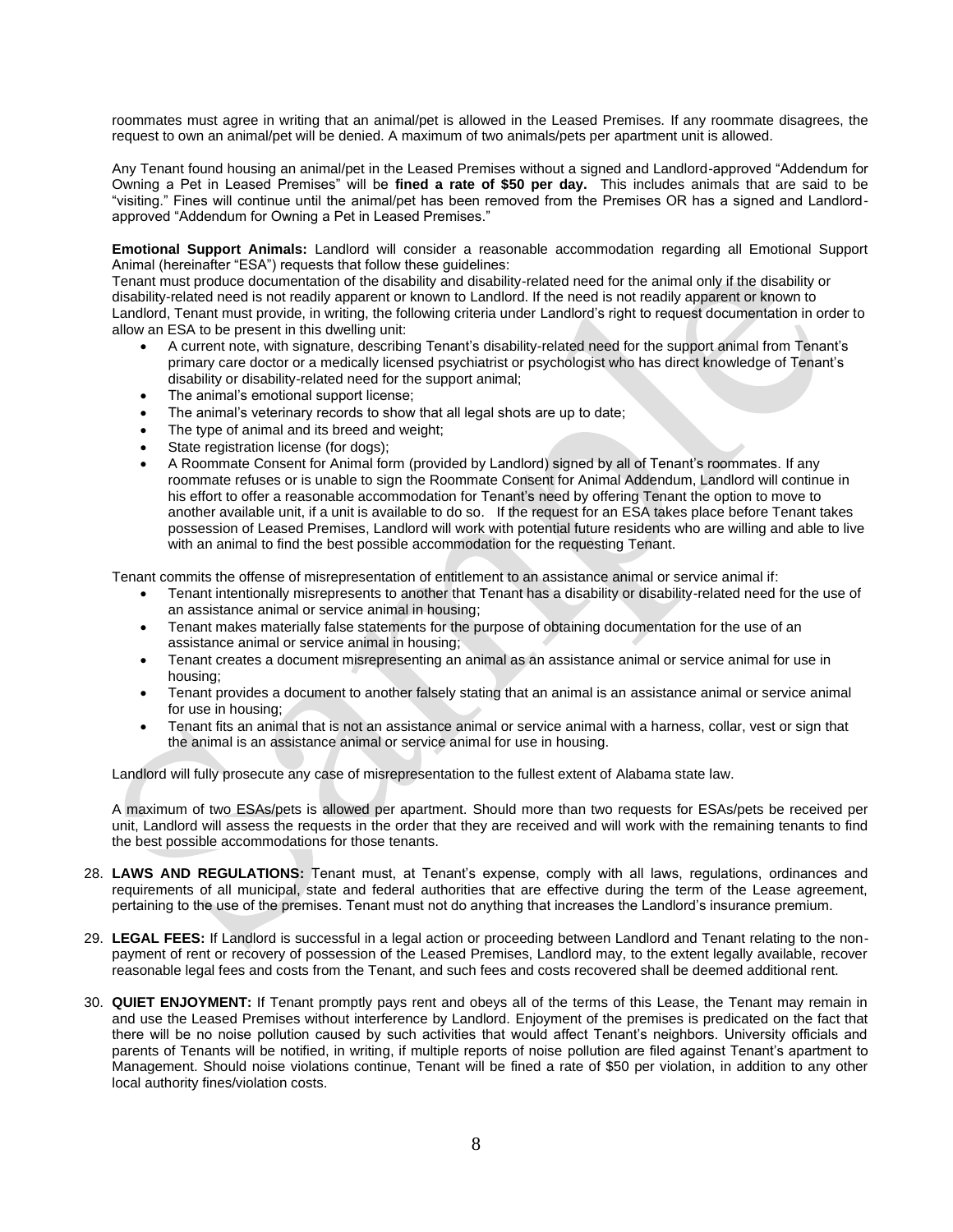- 31. **BINDING OBLIGATIONS AND ENTIRE AGREEMENT:** This Lease agreement is binding on Landlord and Tenant and those that lawfully succeed to their rights or take their place. Tenant and Landlord have both read this Lease and affirm that this Lease contains the entire and only agreement between the parties.
- 32. **JOINT AND SEVERAL OBLIGATION:** If more than one person executes this Lease as a Tenant, the obligations of all Tenants shall be joint and several with each Tenant assuming full liability for the obligations under this Agreement. This means that if any one person fails to pay rent, or uphold the responsibilities listed in this contract, the Landlord can make one or all Tenants pay the full amount of rent owed. It is this Landlord's practice to pursue only the Tenant that is in direct violation of the Lease terms.
- 33. **KEYS:** Tenant will be provided a magnetic key fob for entrance into all doors within the building to which Tenant has been authorized access. The key will be activated at 7am on Tenant's move-in date, and de-activated at noon of Tenant's move-out date. It is Tenant's responsibility to make proper arrangements for both events to ensure satisfactory entry and departure. **If a key fob is lost or not returned at the end of the lease, even if Tenant is returning the following lease year, a fee of \$100 will be charged** and Landlord cannot guarantee how quickly a replacement can be furnished.

**If a mailbox or brass entry key is lost, a fee of \$25 will be charged for the first replacement key. For any additional occurrences, there will be a \$50 mailbox key replacement fee per occurrence.** The doors and locks are not to be broken, altered, or replaced by Tenant.

Where applicable, identification cards may be issued to Tenant and will then be the responsibility of Tenant to protect. There is a \$25 fee for a replacement card.

A parking sticker is issued to Tenant at move-in or when a vehicle is registered in the Resident Portal. Only one sticker will be issued per Tenant. There is a \$25 fee for a replacement sticker.

- 34. **LANDLORD DOES NOT GIVE UP RIGHTS:** If Landlord fails to enforce any clauses in this Lease, Landlord may enforce these clauses at a later time without penalty.
- 35. **ADDITIONAL SIGNERS TO THE LEASE AND GUARANTY:** All signers of this Lease and the corresponding Guaranty Agreement Addendum are responsible for all financial obligations. This includes, but is not limited to: rent, late fees, damages, excess utility charges, and other costs.
- 36. **INDEMNIFICATION:** Notwithstanding any term of this agreement, Tenant shall indemnify, defend and hold harmless Landlord and its corporate affiliates, current or future management, partners, officers, faculty, staff, employees, agents, and their respective successors, heirs and assigns (the "Indemnities") against any claim, liability, loss, cost, damage, deficiency, exposure or obligation of any kind or nature (including without limitation reasonable attorneys' fees and other costs and expenses of litigation) incurred by or imposed upon the Indemnities or any one of them in connection with any claims, suits, actions, demands, or judgments arising out of this Agreement (including, but not limited to, actions on the form of tort, warranty or strict liability).

## 37. **ADDITIONAL TERMS AND CONDITIONS AGREED TO BY BOTH PARTIES:**

- a. No partying, beer kegs, large groups of people, drugs, hookah pipes, e-cigarettes/vaping, grills, smoke or fog machines, candles, incense, incense, Tiki torches (or anything else that uses an open flame), firearms, Kegerators, space heaters, or aquariums.
- **b. Landlord enforces a ZERO tolerance policy on any type of firearm on our properties. This includes in the Leased Premises, in any portion of any building, in Tenant's car on our parking lot, etc., regardless of Tenant's licensing to possess or carry. If discovered on our property, Tenant will be brought to the attention of the local police and eviction proceedings will begin immediately.**
- c. The following are forbidden within and outside the Leased Premises: waterbeds, radio/television reception devices such as antennas and satellite dishes, portable dishwashers, awnings, window guards, installed shelves, screen doors, hot tubs, swimming pools, weight lifting equipment in excess of 25 pounds, and flammable, hazardous, or toxic substances or chemicals.
- d. Tenant agrees not to engage in any activity that threatens the health, safety, or right to peaceful enjoyment of the Premises by other residents or any criminal activity on or near such Premises.
- e. The manufacturing, intent to deliver, or possession of a controlled substance or drug paraphernalia is strictly prohibited. If a Tenant or Tenant's guests are in violation of this rule, Tenant will be subject to lease violation and/or eviction.
- f. Tenant agrees that no alcoholic beverages shall be consumed in the common areas of the building(s) and grounds within which the Leased Premises is located.